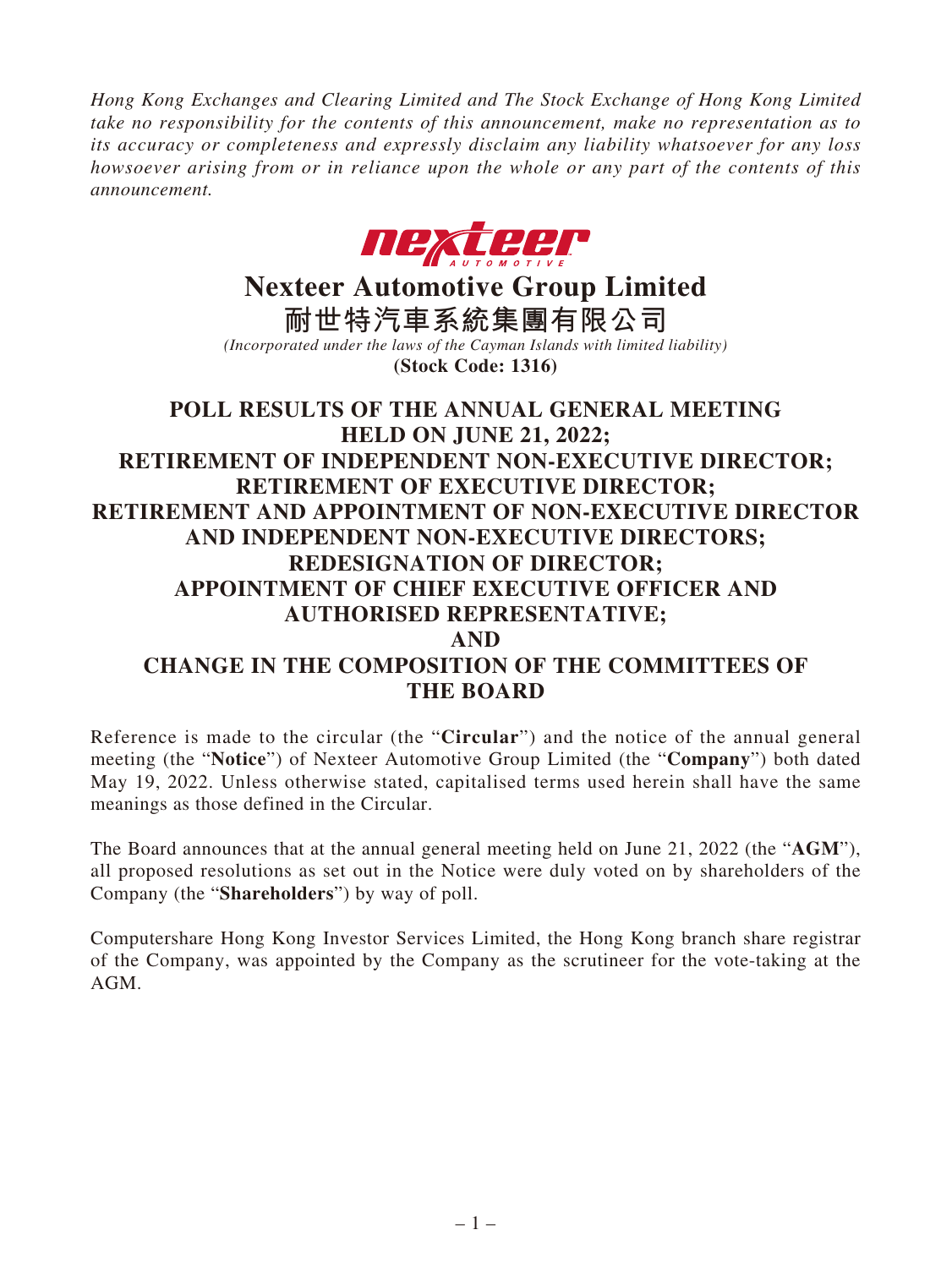| <b>Ordinary Resolutions</b> |                                                                                                                                                                                                                 | Number of votes cast and<br>approximate percentage of<br>total number of votes cast |                                | <b>Total number</b><br>of votes cast |  |  |
|-----------------------------|-----------------------------------------------------------------------------------------------------------------------------------------------------------------------------------------------------------------|-------------------------------------------------------------------------------------|--------------------------------|--------------------------------------|--|--|
|                             |                                                                                                                                                                                                                 |                                                                                     | <b>Against</b>                 |                                      |  |  |
| 1.                          | To consider and adopt the audited consolidated<br>financial statements of the Company and the reports<br>of the directors (the "Directors") and auditor of the<br>Company for the year ended December 31, 2021. | 2,086,479,925<br>99.813049%                                                         | 3,908,000<br>0.186951%         | 2,090,387,925                        |  |  |
|                             | As more than 50% of the votes were cast in favour of the above resolution, the above resolution was<br>duly passed by the Shareholders as ordinary resolution.                                                  |                                                                                     |                                |                                      |  |  |
| 2.                          | To declare a final dividend of US\$0.0095 per Share<br>for the year ended December 31, 2021.                                                                                                                    | 2,090,387,925<br>100.000000%                                                        | $\overline{0}$<br>$0.000000\%$ | 2,090,387,925                        |  |  |
|                             | As more than 50% of the votes were cast in favour of the above resolution, the above resolution was<br>duly passed by the Shareholders as ordinary resolution.                                                  |                                                                                     |                                |                                      |  |  |
| $3(a)$ .                    | To re-elect Mr. WANG Jian as a non-<br>(i)<br>Executive Director.                                                                                                                                               | 1,748,047,938<br>83.623136%                                                         | 342,339,987<br>16.376864%      | 2,090,387,925                        |  |  |
|                             | As more than 50% of the votes were cast in favour of the above resolution, the above resolution was<br>duly passed by the Shareholders as ordinary resolution.                                                  |                                                                                     |                                |                                      |  |  |
|                             | To re-elect Mr. WEI, Kevin Cheng as an<br>(ii)<br>independent non-Executive Director.                                                                                                                           | 403,847,069<br>19.319268%                                                           | 1,686,537,856<br>80.680732%    | 2,090,384,925                        |  |  |
|                             | As more than 50% of the votes were cast against the above resolution, the above resolution was not<br>passed by the Shareholders as ordinary resolution.                                                        |                                                                                     |                                |                                      |  |  |
| $3(b)$ .                    | To elect Mr. BOYER, Hervé Paul Gino as an<br>Executive Director.                                                                                                                                                | 445, 451, 931<br>21.309534%                                                         | 1,644,935,994<br>78.690466%    | 2,090,387,925                        |  |  |
|                             | As more than 50% of the votes were cast against the above resolution, the above resolution was not<br>passed by the Shareholders as ordinary resolution.                                                        |                                                                                     |                                |                                      |  |  |
| $3(c)$ .                    | To authorise the board of Directors (the "Board")<br>of the Company to fix the remuneration of the<br>Directors.                                                                                                | 2,071,634,455<br>99.102871%                                                         | 18,753,470<br>0.897129%        | 2,090,387,925                        |  |  |
|                             | As more than 50% of the votes were cast in favour of the above resolution, the above resolution was<br>duly passed by the Shareholders as ordinary resolution.                                                  |                                                                                     |                                |                                      |  |  |
| 4.                          | To re-appoint Deloitte Touche Tohmatsu as auditor<br>of the Company and to authorise the Board to fix<br>their remuneration.                                                                                    | 2,090,387,925<br>100.000000%                                                        | $\theta$<br>$0.000000\%$       | 2,090,387,925                        |  |  |
|                             | As more than 50% of the votes were cast in favour of the above resolution, the above resolution was<br>duly passed by the Shareholders as ordinary resolution.                                                  |                                                                                     |                                |                                      |  |  |

The poll results in respect of each resolution proposed at the AGM were as follows: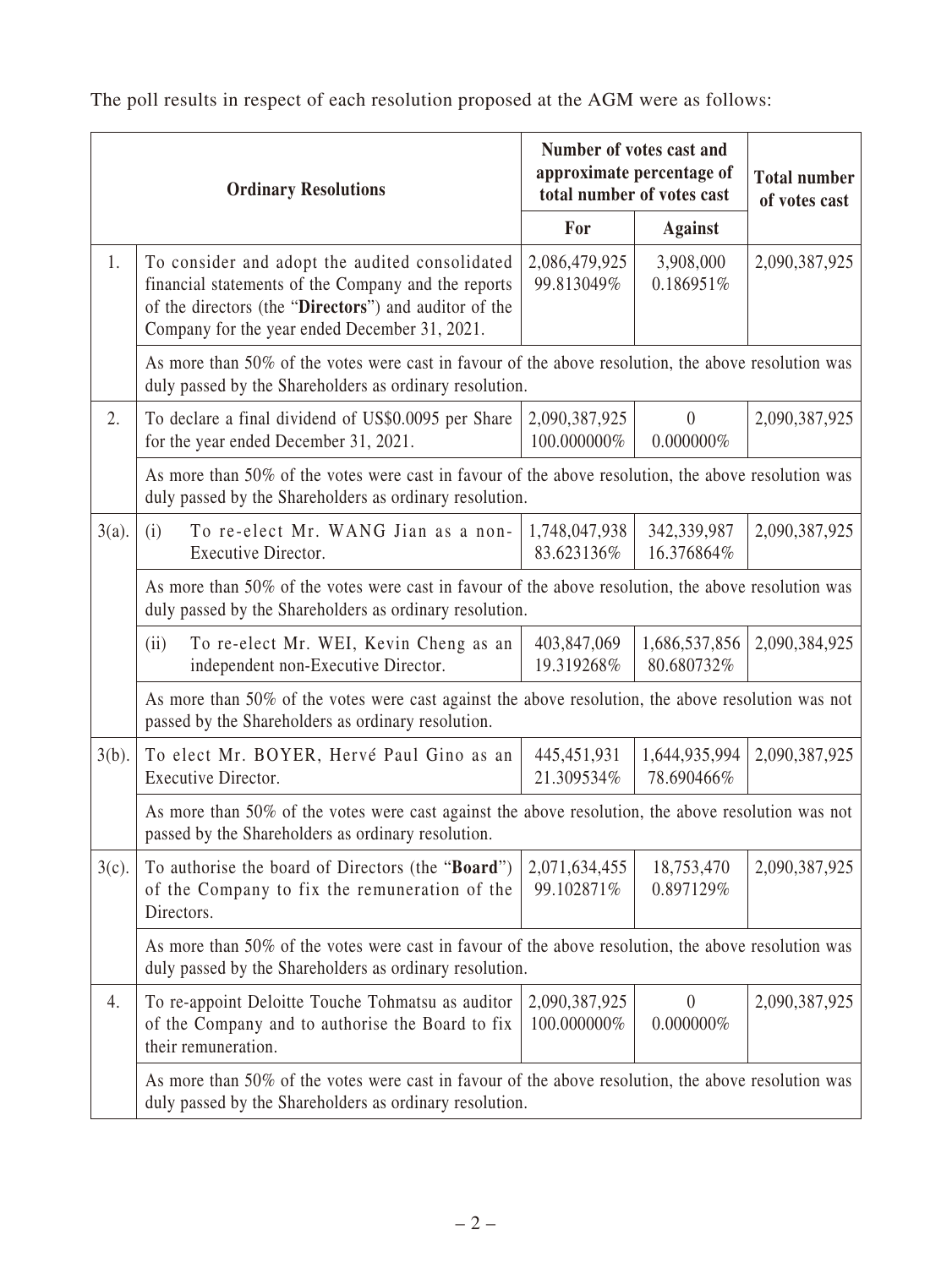| <b>Ordinary Resolutions</b> |                                                                                                                                                                                    | Number of votes cast and<br>approximate percentage of<br>total number of votes cast |                           | <b>Total number</b><br>of votes cast |  |
|-----------------------------|------------------------------------------------------------------------------------------------------------------------------------------------------------------------------------|-------------------------------------------------------------------------------------|---------------------------|--------------------------------------|--|
|                             |                                                                                                                                                                                    |                                                                                     | <b>Against</b>            |                                      |  |
| $5(A)$ .                    | To give a general mandate to the Directors to allot,<br>issue and deal with additional Shares not exceeding<br>20% of the total number of issued Shares (the "Issue"<br>Mandate"). | 1,679,176,573<br>80.328467%                                                         | 411,211,352<br>19.671533% | 2,090,387,925                        |  |
|                             | As more than 50% of the votes were cast in favour of the above resolution, the above resolution was<br>duly passed by the Shareholders as ordinary resolution.                     |                                                                                     |                           |                                      |  |
| $5(B)$ .                    | To give a general mandate to the Directors to<br>repurchase Shares not exceeding 10% of the total<br>number of issued Shares.                                                      | 2,090,387,925<br>100.000000%                                                        | $\theta$<br>$0.000000\%$  | 2,090,387,925                        |  |
|                             | As more than 50% of the votes were cast in favour of the above resolution, the above resolution was<br>duly passed by the Shareholders as ordinary resolution.                     |                                                                                     |                           |                                      |  |
| $5(C)$ .                    | To extend the Issue Mandate by the number of<br>Shares repurchased by the Company.                                                                                                 | 1,752,391,590<br>83.830928%                                                         | 337,996,335<br>16.169072% | 2,090,387,925                        |  |
|                             | As more than 50% of the votes were cast in favour of the above resolution, the above resolution was<br>duly passed by the Shareholders as ordinary resolution.                     |                                                                                     |                           |                                      |  |

On March 16, 2022, the Directors recommended the declaration and payment of a final dividend of US\$0.0095 per ordinary share of the Company (the "**Dividend**"). The Board's recommendation was approved by the Shareholders at the AGM on June 21, 2022.

The Dividend is payable on July 11, 2022 and the record date for entitlement to the Dividend is June 29, 2022. For determining the entitlement to the final dividend, the register of members of the Company will be closed from June 27, 2022 to June 29, 2022, both days inclusive, during which no transfer of Shares will be registered. In order to qualify for the Dividend, all transfers accompanied by the relevant share certificates must be lodged with the Company's Hong Kong branch share registrar, Computershare Hong Kong Investor Services Limited, at Shops 1712–1716, 17th Floor, Hopewell Centre, 183 Queen's Road East, Wanchai, Hong Kong, for registration no later than 4:30 p.m. on June 24, 2022.

The payment shall be made in US dollars, except that payment to Shareholders whose names appear on the register of members in Hong Kong shall be paid in Hong Kong dollars. The exchange rate shall be US\$1.00 to HK\$7.82, being the opening buying rate of Hong Kong dollars to US dollars as announced by the Hong Kong Association of Banks (www.hkab.org.hk) on June 21, 2022. Accordingly, the Dividend payable in Hong Kong dollars on July 11, 2022 will be approximately HK\$0.0743 per ordinary share.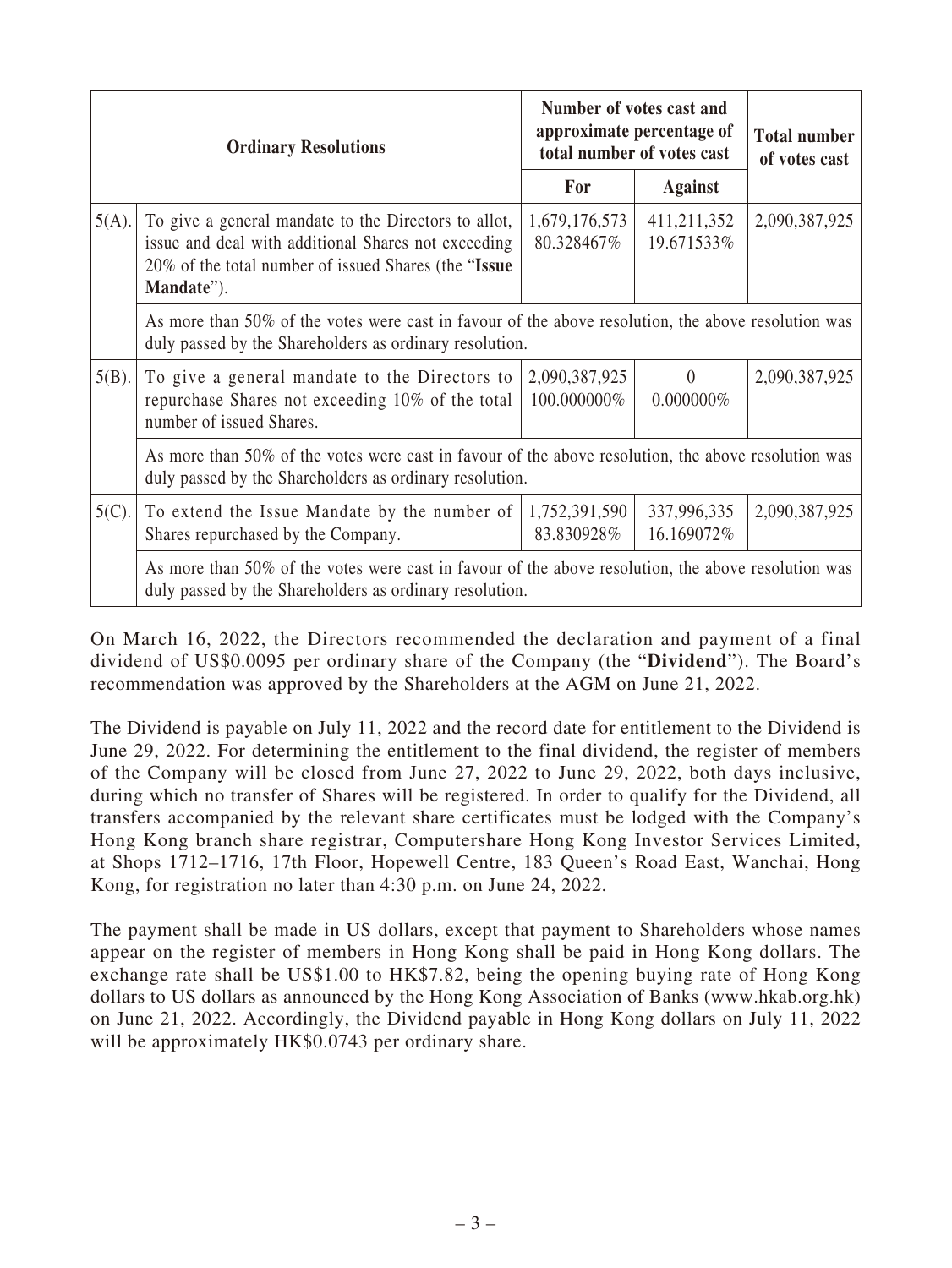As of the date of the AGM, the total number of issued shares of the Company was 2,509,824,293 Shares, which was the total number of Shares entitling the Shareholders to attend and vote for or against the resolutions proposed at the AGM. No Shareholders were required under the Listing Rules to abstain from voting on any of the resolutions at the AGM and no Shareholders were entitled to attend and abstain from voting in favour as set out in rule 13.40 of the Listing Rules. No Shareholders have stated their intention in the Circular to vote against or to abstain from voting on any of the proposed resolutions at the AGM.

The Board consists of ten Directors, nine of whom were present at the AGM, Mr. WEI, Kevin Cheng ("**Mr. WEI**") was unable to attend the AGM due to other work arrangements.

#### **RETIREMENT OF INDEPENDENT NON-EXECUTIVE DIRECTOR**

As disclosed above, the resolution numbered  $3(a)(ii)$  in respect of re-election of Mr. WEI as an independent non-executive Director was not passed at the AGM. Therefore, Mr. WEI will retire as an independent non-executive Director with effect from June 21, 2022. He also ceased to be the chairman of audit and compliance committee of the Board (the "**Audit and Compliance Committee**") with effect from June 21, 2022.

As of the date of AGM, the Board is not aware of any other matter relating to Mr. WEI's retirement that needs to be brought to the attention of the Shareholders.

# **RETIREMENT OF EXECUTIVE DIRECTOR**

The Board announces that Mr. FAN, Yi ("**Mr. FAN**") has retired as an executive Director due to work adjustment with effect from the conclusion of the AGM.

Mr. FAN has confirmed that he has no disagreement with the Board and there is no matter relating to his retirement that needs to be brought to the attention of the Shareholders and the Stock Exchange.

The Board would like to thank Mr. WEI and Mr. FAN for their valuable contributions to the Company during their terms of office.

# **RETIREMENT AND APPOINTMENT OF NON-EXECUTIVE DIRECTOR AND INDEPENDENT NON-EXECUTIVE DIRECTORS**

Pursuant to the Articles of Association, Mr. SHI Shiming ("**Mr. SHI**"), Dr. WANG Bin ("**Dr. WANG**") and Mr. YUE Yun ("**Mr. YUE**"), who had been appointed as Directors at the extraordinary general meeting of the Company held on June 14, 2022 (the "**EGM**"), shall hold office until the AGM.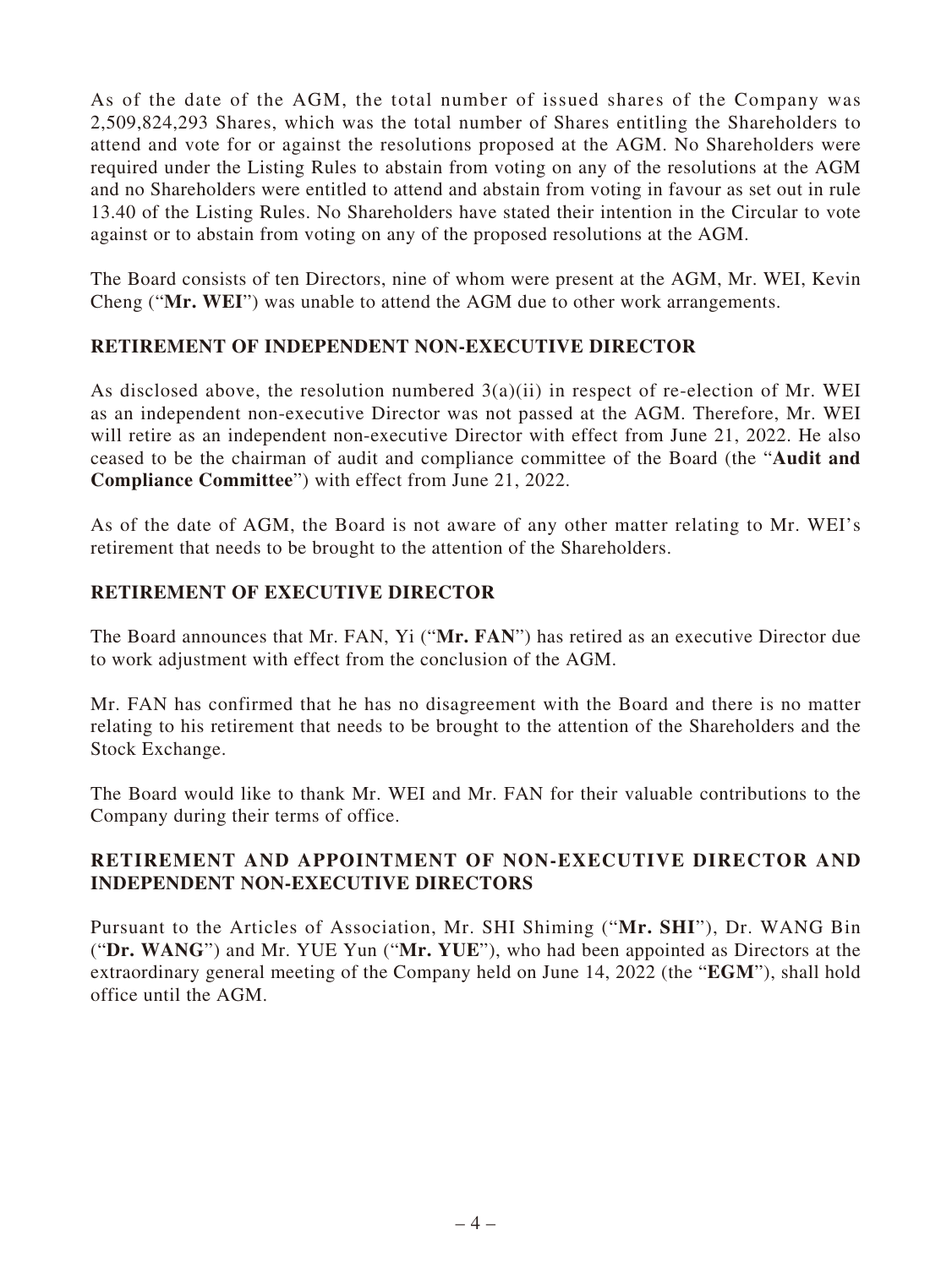Mr. SHI, Dr. WANG and Mr. YUE have confirmed that they have no disagreement with the Board and there is no matter relating to their retirement that needs to be brought to the attention of the Shareholders and the Stock Exchange. The Board announces the following appointments which took effect from June 21, 2022:

- (1) Mr. SHI has been appointed as a non-Executive Director;
- (2) Dr. WANG has been appointed as an Independent non-Executive Director; and
- (3) Mr. YUE has been appointed as an Independent non-Executive Director.

The biographical details, terms of office and other relevant information required to be disclosed in accordance with the Listing Rules of Mr. SHI, Dr. WANG and Mr. YUE have been disclosed in the poll results announcement of the EGM on June 14, 2022. As at the date of this announcement, there is no change in their biographical details.

In view of the above-mentioned Directors taking up new positions on the committees of the Board, their directors' remuneration will be adjusted, details of which are set out in the section headed "Change in the Composition of the Committees of the Board" of this announcement.

#### **REDESIGNATION OF DIRECTOR AND APPOINTMENT OF CHIEF EXECUTIVE OFFICER AND AUTHORISED REPRESENTATIVE**

The Board is pleased to announce that with effect from June 21, 2022, Mr. LEI Zili ("**Mr. LEI**") has been re-designated from a non-Executive Director to an Executive Director. Further to such redesignation, Mr. LEI has also been appointed as the chief executive officer of the Company (the "**Chief Executive Officer**") and the authorised representative (the "**Authorised Representative**") of the Company under the rule 3.05 of the Rules Governing the Listing of Securities on The Stock Exchange of Hong Kong Limited (the "**Listing Rules**") with effect from June 21, 2022.

Mr. LEI's biographical details are set out below:

Mr. LEI, aged 51, was appointed as our non-Executive Director on June 8, 2021 and redesignated as an Executive Director on June 21, 2022. He was appointed as the Chairman of the Board on March 16, 2022. Mr. LEI has over 26 years of relevant experience in the automotive industry. Mr. LEI serves as the chairman of Guizhou Guihang Automotive Components Co., Ltd. (a company listed on the Shanghai Stock Exchange, Stock Code: 600523) since December 2021. He serves as the chairman of AVIC Auto, the chairman and general manager of AVIC Hande (Beijing) Investment Holding Co., Ltd., a non whollyowned subsidiary of AVIC Auto, the chairman of Henniges Automotive Holdings, Inc. since May 2021, the chairman and general manager of PCM China and the director of Nexteer Hong Kong since November 2020. From March 2013 to July 2020, he served as the executive director and general manager of AVIC Hubei Aviation Precision Machinery Technology Co., Ltd. From September 2000 to March 2013, he served successively as the deputy general manager, general manager of Hubei Aviation Precision Machinery Technology Co., Ltd. (a company listed on the Shenzhen Stock Exchange, Stock Code: 002013). From April 1995 to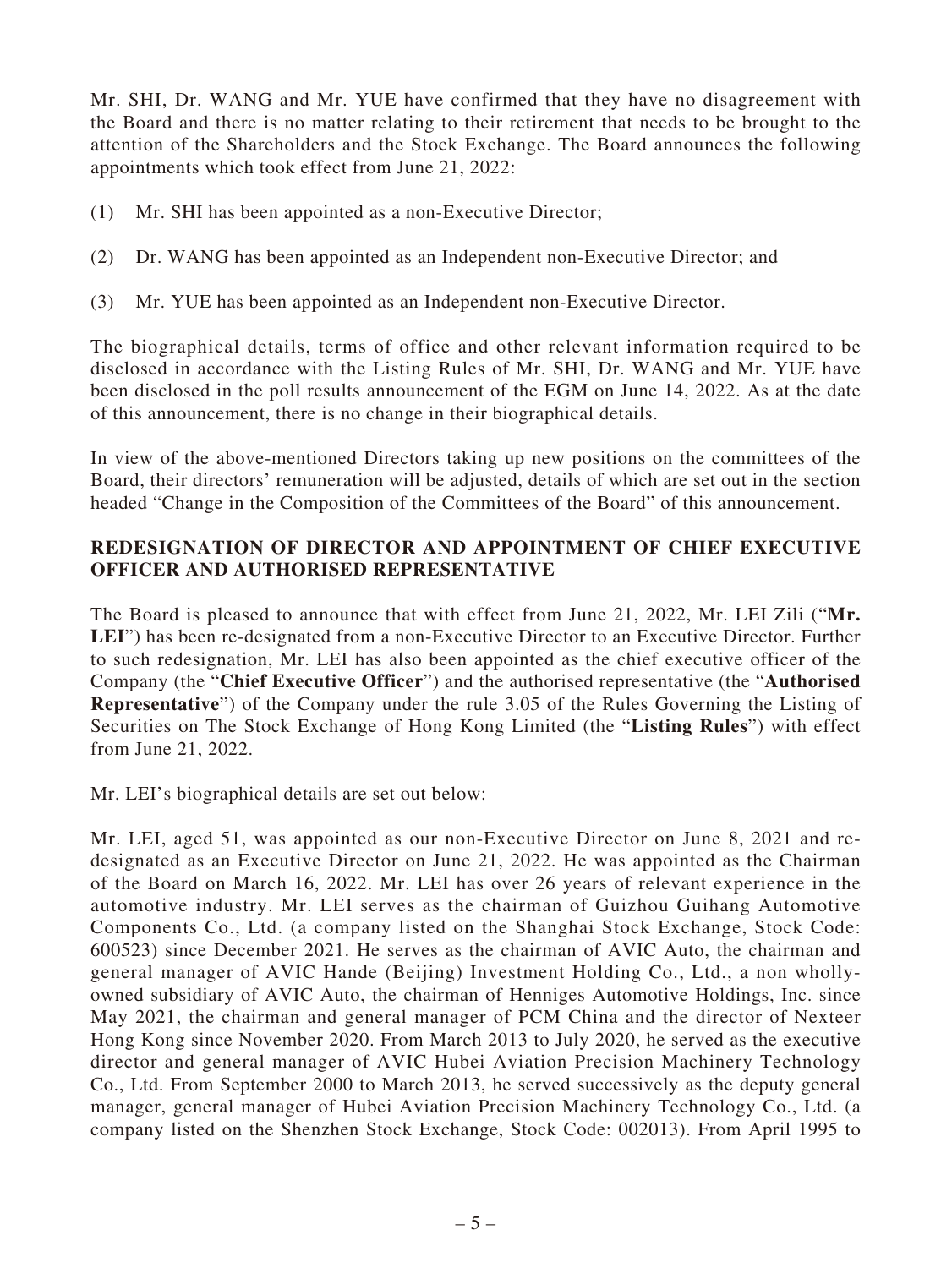September 2000, he served successively as the planner, deputy manager and manager of the Planning Department of China Aviation Life-support Research Institute Jiali Branch. From July 1990 to April 1995, he served as the technician in the Petrochemical Department of China Aviation Life-support Research Institute. Mr. LEI graduated from the Department of Mechanical Engineering of Zhengzhou University of Aeronautics in July 1990, obtained a master's degree in business administration from Zhongnan University of Economics and Law in October 2005. Mr. LEI is currently a senior economist awarded by AVIC.

Mr. LEI will enter into a revised service contract with the Company for a term of three years, subject to re-election and retirement as required by the Articles of Association. Mr. LEI is entitled to receive a director's remuneration of US\$124,000 per annum and a discretionary bonus as determined by the Board with reference to the experience, responsibility, workload, time devoted, contribution to the Group, emoluments paid by comparable companies and performance of the Group. As the Chief Executive Officer, his emoluments will be determined by the Board based on the recommendations of the remuneration and nomination committee of the Board (the "**Remuneration and Nomination Committee**")

As at the date of this announcement, Mr. LEI did not have any interest in the Shares within the meaning of Part XV of the SFO. Save as disclosed above, Mr. LEI is independent from and has no relationship with any director, senior management, substantial shareholder or controlling shareholder of the Company; and Mr. LEI did not hold any directorship in any other listed public companies in the past three years or any other position with the Company or any of its subsidiaries.

Save as disclosed above, the Board is not aware of any other matters relating to the above redesignation and appointment as Chief Executive Officer that needs to be brought to the attention of the Shareholders, nor is there any other information which is required to be disclosed by the Company pursuant to rule 13.51(2)(h) to (v) of the Listing Rules.

Pursuant to code provision C.2.1 in Part 2 of Appendix 14 to the Listing Rules, the roles of chairman and the chief executive should be segregate and should not be performed by the same individual. The division of responsibilities between the chairman and chief executive should be clearly established and set out in writing. Mr. LEI, the Chairman of the Board, serves as the Chief Executive Officer, which constitutes a deviation from code provision C.2.1 in Part 2 of Appendix 14 to the Listing Rules. The Board considers that the appointment of Mr. LEI as both chairman and chief executive can provide the Group with consistent leadership going forward and allow more effective implementation of the overall strategy of the Group. Furthermore, this structure does not compromise the balance of power and authority, as major decisions are made in consultation with the Board. The current senior management team of the Group also possesses rich knowledge and experience in different professional fields to assist Mr. LEI to make decisions about the businesses and operations of the Group.